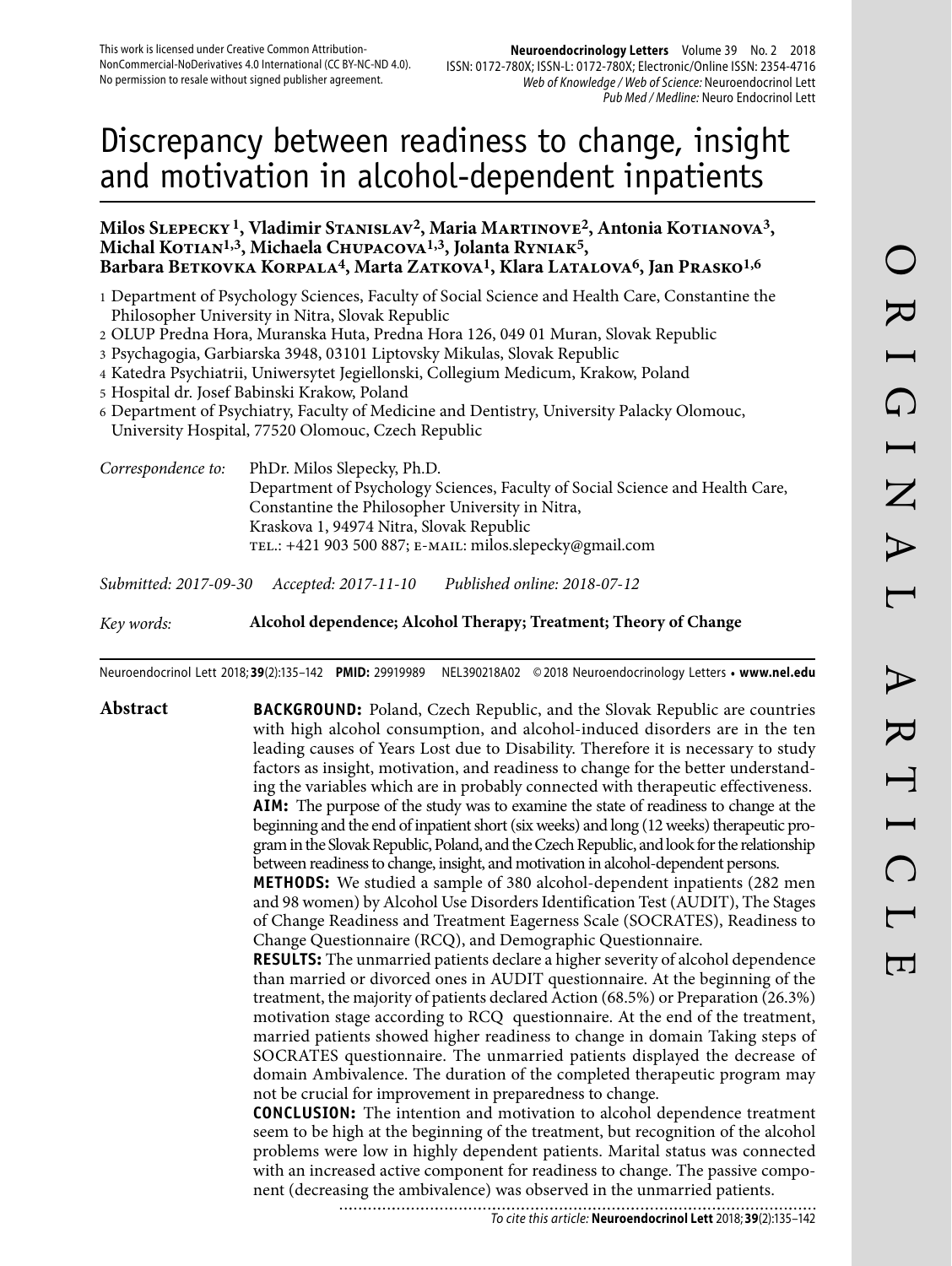# **INTRODUCTION**

Substance-related disorders are the global problem, affecting the persons of any nationality, race, social environment, education or gender. It is expected that about 50 million people are suffering from substancerelated problem worldwide. The adverse use of alcohol results in 3.3 million deaths each year (WHO 2014). According to WHO, alcohol use disorders are among the ten leading causes of Years Lost due to Disability (YLD) in low-income, middle-income and also highincome countries (WHO 2014).

Understanding the processes that determinate the positive motivation to change in alcohol abuse is an area of active investigations (Huebner & Tonigan 2007). The processes go from *whether* people change to *how*  people can change (Willenbring 2007). The treatment approaches are different in various countries, but clinical interventions such as building motivation, enhancing relapse prevention, improving problem-solving, strengthening relationships, and engaging in rewarding nondrug activities were mentioned as a key factor. Prochaska *et al.* (1992) suggest a transtheoretical model of behavior change to provide a comprehensive explanation of how people modify their behavior. The model describes a series of stages through people pass when attempting to change their behavior and it has been applied to the excessive alcohol use (Rubak *et al.* 2005, Miller & Rollnick 2009). According DiClemente *et al.* (2004) readiness to change (RTC) is an essential principle of the Transtheoretical Model of Intentional change. The concept of stages of change has obtained high popularity among researchers but also has been criticized due to various reasons by Davidson (1992, 1998), Sutton (1996, 2001), and West (2005). The main objection is that the model defines stages as exact phases, but they are more as subjective divisions on a continuum (Sutton 1996, 2001; West 2005).

Bertholet *et al.* (2009) studied how readiness to change predict subsequent alcohol consumption in medical inpatients with unhealthy alcohol use. They recognition of problems reflect more heavy drinking than readiness to change. Higher levels of Taking Action seem to predict less drinking. Skewes, Dermen, & Blume (2011) were studying the connection between readiness to change and post-intervention drinking among Hispanic college students. The results showed that higher readiness to change predicted decreased alcohol drinking only among the heaviest drinkers.

Motivation is an essential first step toward any action or change in behavior. Motivational interviewing (MI) is an empirically based psychotherapy method in which a clinician uses a non-confrontational, collaborative, and non-judgmental style to resolve a client's ambivalence to changing his/her behavior (Miller & Rollnick 2012). Motivation to change has been identified as

a critical component of the reaction to alcohol interventions (Vasilaki *et al.* 2006). Studies have demonstrated the prominence of motivation for management in predicting adherence to the treatment and recovery of substance abuse patients (DeLeon *et al.* 1997, Simpson & Joe 1993). The motivation for the change of the alcohol drinking, however, is not the same as the motivation for the entering to the treatment. Many clients come to the therapy under pressure from social environment, and they are not ready to change drinking patterns and actively participate in treatment. Motivation "To Change" and "Motivation for Treatment" seems to be a critical component in persuading patients to search for, act by with, and complete the treatment as well as to make long-term positive changes (DiClemente & Scott 1997).

Clients can be categorized into the different "stages of change" according to their preparedness to modify their drinking behavior. Subsequently, investigators have to reflect more seriously the character of motivation in the therapy and recovery. Therapists typically compare internally (e.g., feeling a sense of accomplishment) and externally driven sources of motivation (e.g., financial incentives) (Deci & Ryan 1987). In general, the internal motivation is accompanying with greater long-term changes than the external motivation (Deci & Ryan 1987). Unrelatedly to the level of external motivation, outpatients with low internal motivation had the worst treatment outcomes. Martin & Rehm (2012) found that motivational enhancement therapy (a variation of MI), behavior therapies, CBT, and brief therapies were the most efficient for alcohol use problems.

The main objective of this research was to examine the state of readiness to change at the beginning and the end of inpatient short (six weeks) and long (12 weeks) therapeutic program and look for the relationship between readiness to change, insight, and motivation in alcohol-dependent persons in the Slovak Republic, Poland, and the Czech Republic.

# **METHOD**

The patients treated in Psychiatric hospital Predna Hora (OLUP, Slovakia), a Psychiatric hospital in Jemnice (PATEB, Czech Republic), and the hospital in Cracow (WOTUW, Poland) from September to December 2015 were included in the study. All hospitals have the similar specific program for alcohol abuse based mainly on the group and community psychotherapeutic approaches. The program takes 12 weeks (long program) in Slovakia, six weeks (short program) in Poland, and both (short or long) one in the Czech Republic, according to the patient choice. Experienced psychiatrists had diagnosed all patients according to the ICD-10 diagnostic system (WHO 1992), and indicated them for the treatment.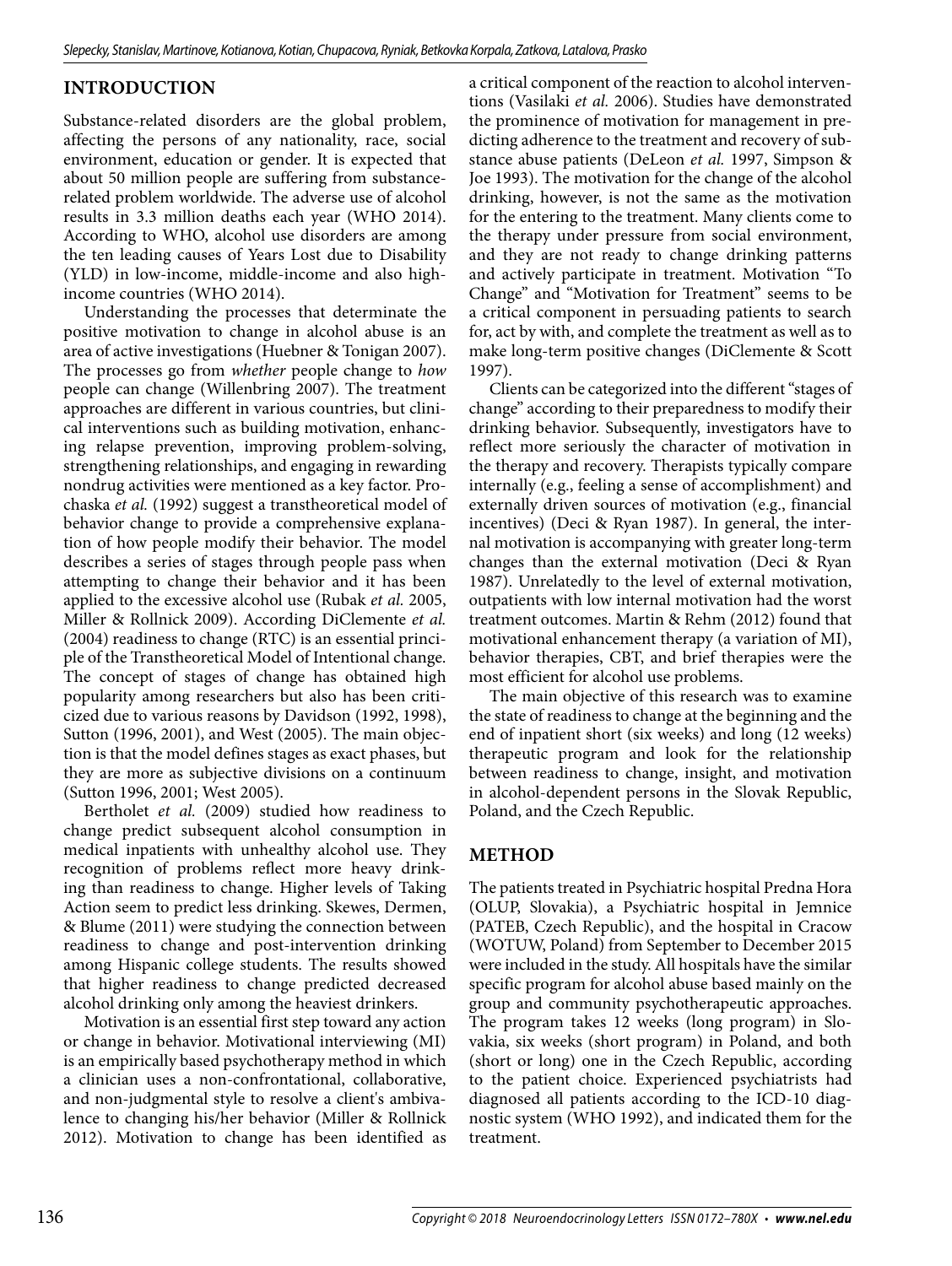## *Measurements*

Three basic questionnaires were used at the beginning of the treatment, after six weeks and also after 12 weeks period in patients with 12-week program. They are:

• The 10-items *Alcohol Use Disorders Identification Test* (AUDIT as a brief, rapid, and flexible tool consistent with ICD-10 classifications of alcohol dependence and harmful alcohol use. De Meneses-Gaya *et al.* (2009) found 47 studies that evaluated the AUDIT in different countries. The AUDIT was recognized as validate tool for the identification of harmful use, abuse, and dependence of alcohol. The mean value of Cronbach's alpha was 0.80, indicating high internal consistency. Most studies have found very favorable sensitivity for current ICD-10 alcohol use disorders (and lower but still acceptable specificity) for the cut-off eight points (Allen *et al.* 1997). Polish version of AUDIT has also shown reliable psychometric properties (Cherpitel *et al.* 2005).

• The *Stages of Change Readiness and Treatment Eagerness Scale* (SOCRATES). SOCRATES is a questionnaire designed to assess readiness for change in alcohol abusers. The instrument yields three factorialderived scale scores: Recognition (Re), Ambivalence (Am), and Taking Steps (Ts). Psychometric analyses revealed the Cronbach alpha for ambivalence 0.60-0.88, for recognition 0.85-0.95, and for taking Steps 0.83 – 0.96. Test-retest reliability is excellent, from 0.83 to 0.94 in subscales (Miller & Tonigan 1996).

High *Recognition* scores mean that patients have difficulties associated with their drinking, have a tendency to express a wish for change and to recognize that impairment will persist if they avoid change. Low score mean disagreement that alcohol makes them severe difficulties. High *Ambivalence* rating means that person sometimes doubts if they are out of the control of the alcohol drinking, causing complications. Low *Ambivalence* scores mean that person "knows" that his/her drinking is causing complications (high Recognition), or because he "knows" that he does not have drinking difficulties (low Recognition). Thus a low *Ambivalence* score must be interpreted with adding the score of Recognition. High *Taking steps* score maps the willingness to make a constructive change in drinking. The change is underway. A high score has been found to be prognostic of successful change.

• *Readiness to Change Questionnaire* (RCQ) is 12-items questionnaire which evaluates an individual's readiness to change the alcohol abuse (Heather *et al.* 1993). The questionnaire shows four stages of change: *Pre-contemplation* (no interest in change), *Contemplation* (considering a change), *Preparation* (ready to change) and *Action* (making a change) (Heather *et al.* 1991). Cronbach's alpha coefficients are follows: Precontemplation =  $0.73$ ; Contemplation =  $0.80$ ; Action = 0.85 (Rollnick *et al.* 1992).

• *The demographic questionnaire* contains basic information: sex, age, marital status, employment status, pension income, education, duration of alcohol abuse, the age of the disorder onset, the length of attending the adiktology services, the number of past hospitalizations, comorbid psychiatric disorders, including abuse or dependency on other psychoactive substances, reference and motivation to treatment.

## *Statistics*

All analyses were calculated using the SPSS (Statistical Packages for the Social Sciences (SPSS 16.0) for Windows. Demographic and psychological data were analyzed using column statistics. The Shapiro-Wilk W test determined normal distribution of the demographic and questionnaire variables. Differences between scores measured have been computed by parametric or nonparametric pair t-tests, one-way ANOVA or Kruskal-Wallis test. The chi-square tests were used for the categorical variables. Correlations reflected relationships between treatment result and other factors. Differences were considered to be significant when p-values were less than 0.05.

# *Ethics*

The investigation was performed in agreement with the Guideline for Good Clinical Practice (EMEA 2002/2009) and the latest version of the Helsinki Declaration. The local ethical committee of Faculty of Social Science and Health Care, Constantine the Philosopher University in Nitra accepted the study. Written informed consent was picked up from participants after the procedures were fully explained.

# **RESULTS**

# *Sample*

The research sample consisted of 380 inpatients suffering with alcohol dependence (mean age=44.6  $\pm$ 10.5); 282 men (mean age=44.0 ± 10.8) and 98 women (mean age=46.1  $\pm$  9.4). The patients of OLUP Predna Hora (n=212) created the majority of the sample, followed by the patients of Wotuw Cracow (n=117) and patients of the psychiatric hospital in Jemnice (n=51). Almost half of the patients (46.5%) were unemployed, 36.4% had a stable employment, 6.9% of patients were receiving a disability pension, 9% were retired. There was also 1% of students. Around one-third of patients was married (37.4%), followed by a single (30.1%), divorced (28.7%) and widowed (3.8%). Statistical analysis shown that unmarried patients  $(26.50 \pm 8.30)$ showed higher AUDIT score than married (23.96  $\pm$ 6.55) (Mann-Whitney U test: U=1423.50; p<0.05) or divorced patients (24.31  $\pm$  6.89) (Mann-Whitney U test;  $U=1304.00; p<0.05$ ).

Almost 60% of patients had at least one comorbid psychiatric disorder. As regard psychoactive substances the most comorbid disorders were following: abuse of tobacco (40%), sedatives and hypnotics (2,5%), cannabis (1%) or other specific combinations (3.5%). The presence of other disorders was following: affective dis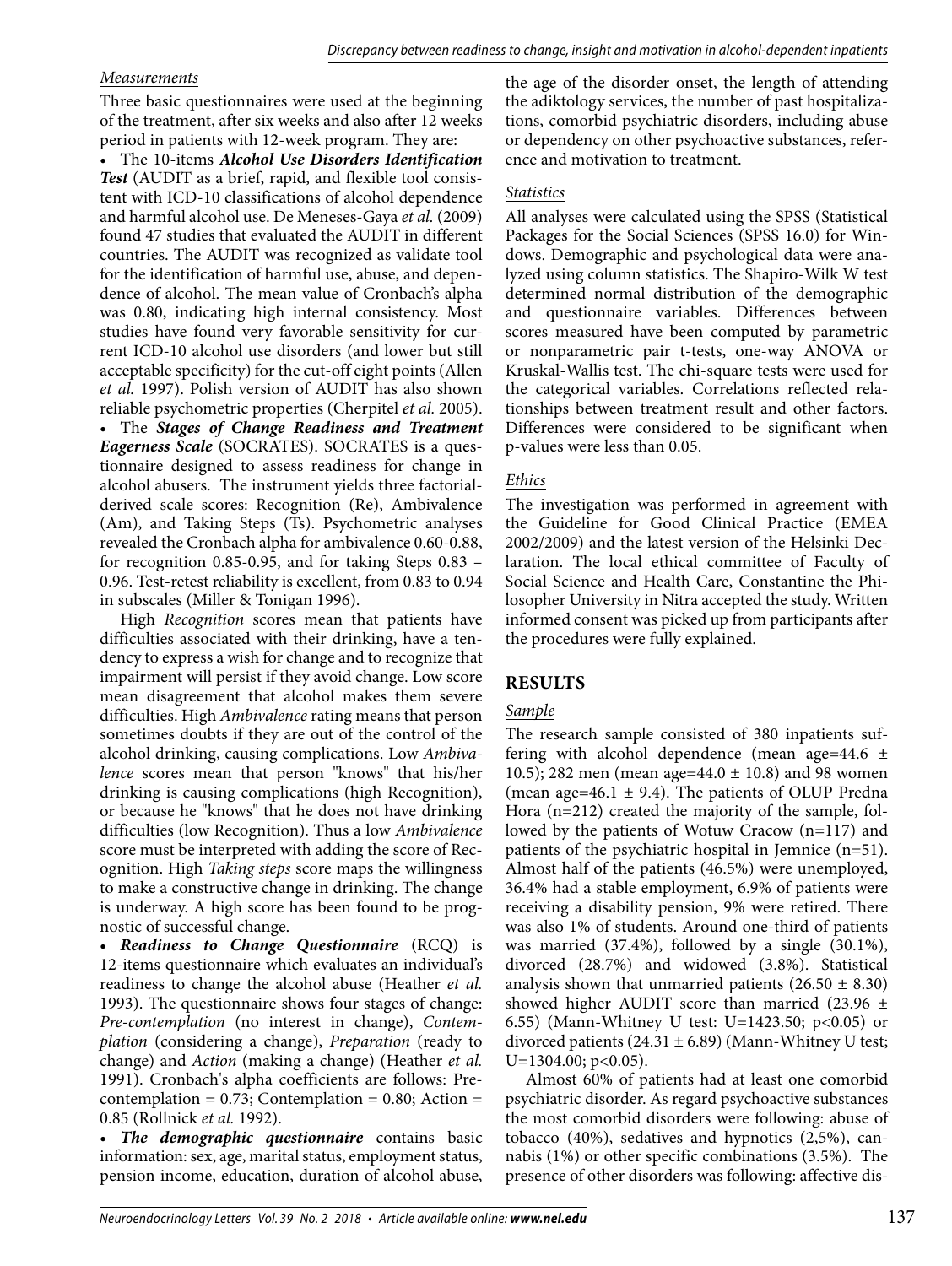Slepecky, Stanislav, Martinove, Kotianova, Kotian, Chupacova, Ryniak, Betkovka Korpala, Zatkova, Latalova, Prasko

|  |  |  |  | Tab. 1. Means, medians and standard deviations of AUDIT and subscales of SOCRATES regarding occupational status of the patients |  |  |  |  |  |  |  |
|--|--|--|--|---------------------------------------------------------------------------------------------------------------------------------|--|--|--|--|--|--|--|
|--|--|--|--|---------------------------------------------------------------------------------------------------------------------------------|--|--|--|--|--|--|--|

|                           | <b>AUDIT</b>                               | Recognition                                | <b>Ambivalence</b>                       | <b>Taking steps</b>                      |
|---------------------------|--------------------------------------------|--------------------------------------------|------------------------------------------|------------------------------------------|
| <b>Employed</b>           | $24.39 \pm 6.96$                           | $31.45 \pm 4.03$                           | $16.59 \pm 2.64$                         | $35.16 \pm 4.23$                         |
| <b>Unemployed</b>         | $25.64 \pm 6.79$                           | $30.82 \pm 5.46$                           | $16.64 \pm 3.74$                         | $34.54 \pm 5.47$                         |
| <b>Disability pension</b> | $23.40 \pm 5.28$                           | $30.20 \pm 4.94$                           | $15.60 \pm 1.84$                         | $34.60 \pm 3.27$                         |
| <b>Retired</b>            | $23.94 \pm 8.51$                           | $30.47 \pm 4.61$                           | $16.00 \pm 2.73$                         | $32.00 \pm 6.06$                         |
| <b>Statistics</b>         | Kruskal-Wallis test:<br>$KW = 3.64$ ; n.s. | Kruskal-Wallis test:<br>$KW = 1.18$ ; n.s. | Kruskal-Wallis test:<br>$KW = 2.90: n.s$ | Kruskal-Wallis test:<br>$KW = 4.98: n.s$ |

#### **Tab. 2.** Stages of the Reason to change according to employment status

|                           | Precontemplation | Contemplation                          | <b>Preparation</b> | <b>Action</b> |
|---------------------------|------------------|----------------------------------------|--------------------|---------------|
| <b>Employed</b>           | 1 (1.4 %)        | 3(4.2%)                                | 15 (21.1 %)        | 52 (73.2 %)   |
| <b>Unemployed</b>         | $2(2\%)$         | $3(3\%)$                               | 29 (29.3 %)        | 65 (65.7 %)   |
| <b>Disability pension</b> | 0                |                                        | $2(20\%)$          | $8(80\%)$     |
| <b>Retired</b>            | $1(6.3\%)$       |                                        | $3(18.8\%)$        | 12 (75 %)     |
|                           |                  | chi-square: $\chi$ 2 (12) = 5.64, n.s. |                    |               |

#### **Tab. 3.** Stages of change measured by RCQ according to the marital status

|                       |                                     | <b>Beginning of treatment</b>    | <b>End of treatment</b>            |                                    |                  |                                                             |
|-----------------------|-------------------------------------|----------------------------------|------------------------------------|------------------------------------|------------------|-------------------------------------------------------------|
| <b>Marital status</b> | Recognition                         | Ambivalence                      | <b>Taking steps</b>                | Recognition                        | Ambivalence      | <b>Taking steps</b>                                         |
| <b>Unmarried</b>      | $31.18 \pm 12.16$                   | $16.33 \pm 2.91$                 | $34.56 \pm 4.59$                   | $31.17 \pm 4.83$                   | $14.32 \pm 4.44$ | $34.76 \pm 6.16$                                            |
| <b>Married</b>        | $30.90 \pm 4.98$                    | $16.55 \pm 2.86$                 | $34.04 \pm 5.74$                   | $32.57 \pm 3.88$                   | $16.51 \pm 3.14$ | $37.33 \pm 2.16$                                            |
| <b>Divorced</b>       | $30.84 \pm 4.66$                    | $16.59 \pm 1.3$                  | $35.16 \pm 4.64$                   | $31.26 \pm 10.16$                  | $15.05 \pm 3.36$ | $35.23 \pm 3.72$                                            |
| <b>Statistics</b>     | Kruskal-Wallis:<br>$KW=0.28$ ; n.s. | Kruskal-Wallis:<br>KW=0.39; n.s. | Kruskal-Wallis:<br>$KW=1.31; n.s.$ | Kruskal-Wallis:<br>$KW=3.21; n.s.$ | Kruskal-Wallis:  | Kruskal-Wallis:<br>KW=9.71; $p < 0.01$ KW=11.33; $p < 0.01$ |

order (5.5%), neurotic, stress-related, and somatoform disorders (5%), personality disorders (4%), organic personality disorders (4%), pathological gambling (3.5%), and schizophrenia, schizotypal and delusional disorders (2%).

According to the demographic questionnaire most often verbalized motivation to the treatment was the own desire to stop drinking (35.2% of patients), followed by family pressure (20.3%), inability to manage everyday life (12.8%) and unpleasant health state (12.3%). There was also 12.3 % court-ordered patients, 4% of patients came on the recommendation of a friend or an ambulatory psychiatrist, and 2.2% were forced to treatment by their partners. There were no significant differences in the AUDIT score, SOCRATES (Recognition, Ambivalence, Taking steps) (Table 1), and stages of Reason to Change (Table 2), according to employment status. There were statistical differences between groups about marital status in SOCRATES at the beginning of the treatment (Table 3). After treatment, there were the differences between groups concerning the Ambivalence and Taking steps. However, the comparison of the beginning scores and end scores according to the

marital status showed only change in married patients; they increased the-the mean score of Taking steps (Wilcoxon Signed Ranks Test: Z=2.95, p<0,01; r=0,61).

## *Readiness to change (RCQ)*

Table 4 displays both absolute and relative numbers of patients in particular stages of change according to RCQ in various phases of treatment. The majority of patients were at the beginning of the treatment in the stage of Action (68.5%) or Preparation (26.3%) (Table 4). There was also no difference in stages of change at the end of the treatment among patients finishing the short program and patients finishing the long program (Table 4).

## *Alcohol Use Disorders Identification Test (AUDIT)*

Total 212 patients completed AUDIT (mean score 25.0 + 7.0) after admitting to the hospital. Three patients (1.4%) scored like a normal alcohol drinking level, 13 patients (6.1%) scored as a middle level of problems with alcohol, 31 patients (14.7%) scored as a high level of problems with alcohol and 166 patients (75.9%) scored as a level of alcohol dependence.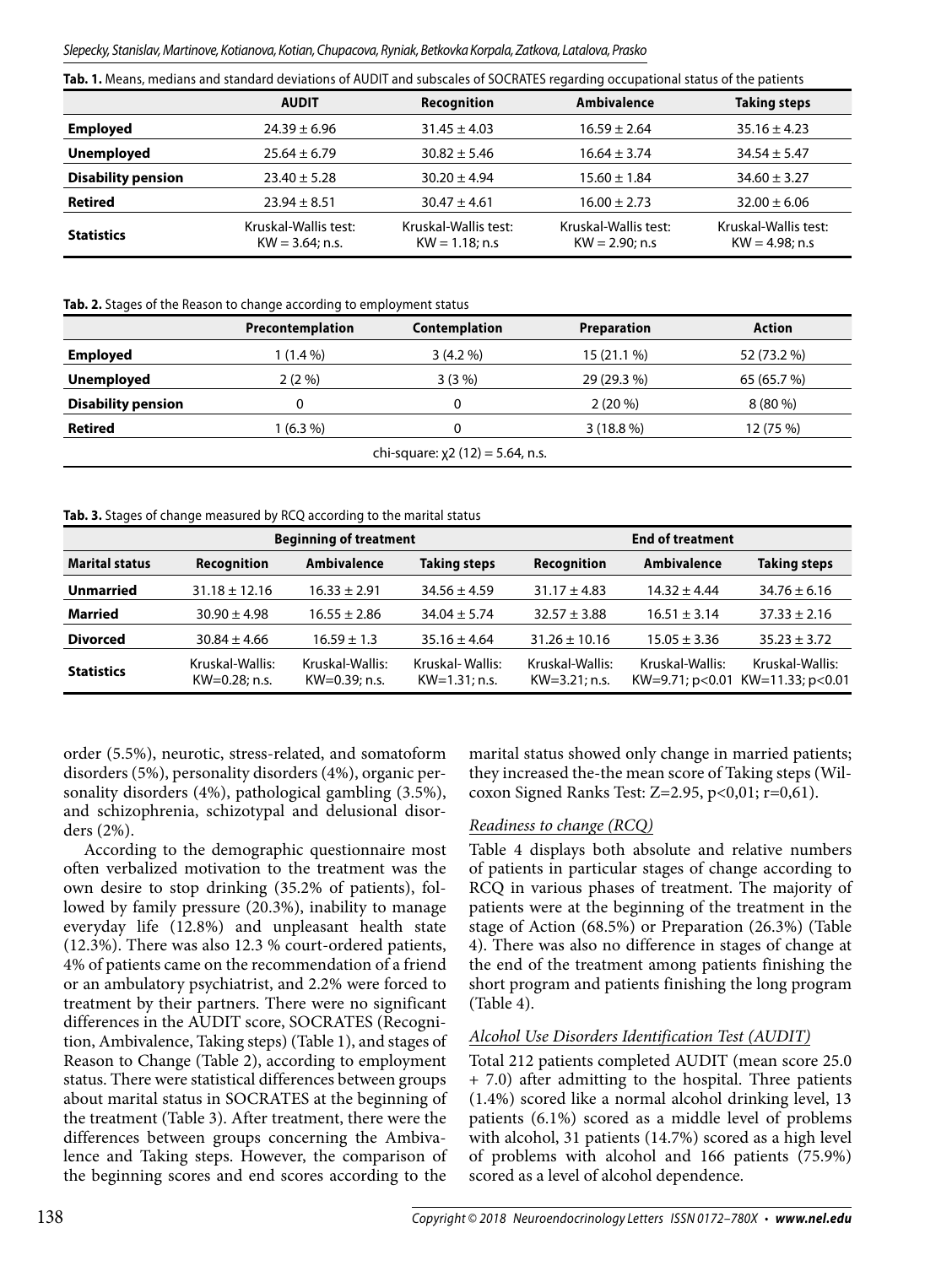|               | <b>180. 4.</b> Number of patients in unferent stages of change measured by KCQ in a particular phase of the treatment |                                                                      |                                                                      |               |             |              |  |  |  |  |
|---------------|-----------------------------------------------------------------------------------------------------------------------|----------------------------------------------------------------------|----------------------------------------------------------------------|---------------|-------------|--------------|--|--|--|--|
|               | <b>Phase of</b><br>treatment                                                                                          | N                                                                    | Precontemplation                                                     | Contemplation | Preparation | Action       |  |  |  |  |
|               | The beginning                                                                                                         | 213                                                                  | 4 (1.9 %)                                                            | $7(3.3\%)$    | 56 (26.3 %) | 146 (68.5 %) |  |  |  |  |
| Long program  | 6th week                                                                                                              | 115                                                                  |                                                                      | $4(3.5\%)$    | 25 (21.7 %) | 86 (74.8 %)  |  |  |  |  |
|               | Statistic                                                                                                             | comparison with the beginning: Chi-square: $\chi$ 2 (6) = 7.63, n.s. |                                                                      |               |             |              |  |  |  |  |
|               | The end in 12th<br>week                                                                                               | 95                                                                   | $1(1.1\%)$                                                           | $2(2.1\%)$    | 24 (25.3 %) | 68 (71.6 %)  |  |  |  |  |
|               | <b>Statistic</b>                                                                                                      | comparison with the beginning: Chi-square: $x^2$ (6) = 10.73, n.s.   |                                                                      |               |             |              |  |  |  |  |
| Short program | The end after 6<br>week                                                                                               | 73                                                                   | $1(1.4\%)$                                                           | 2(2.7%)       | 7(9.6%      | 63 (86.3 %)  |  |  |  |  |
|               | <b>Statistic</b>                                                                                                      |                                                                      | comparison with the beginning: Chi-square: $\chi$ 2 (6) = 3.80, n.s. |               |             |              |  |  |  |  |
| Drop-out      |                                                                                                                       | 9                                                                    |                                                                      | $1(11.1\%)$   | $1(11.1\%)$ | 7(77.8%)     |  |  |  |  |

**Tab. 4.** Number of patients in different stages of change measured by RCQ in a particular phase of the treatment

Statistic (chi-square) – comparison of the treatment time frequencies against the beginning frequencies

**Tab. 5.** The correlation between RCQ sub-scales and AUDI

|              | Precontemplation | Contemplation | Action |
|--------------|------------------|---------------|--------|
| <b>AUDIT</b> | $r = -0.26**$    | $r = 0.29**$  | n.s.   |

Pearson r; \*\* p<0.01 two-tailed significance

**Tab. 6.** Means, medians and standard deviations of subscales scores of SOCRATES at the end of the treatment regarding treatment duration

|                            | Recognition                                     | <b>Ambivalence</b>                          | Taking steps                                    |
|----------------------------|-------------------------------------------------|---------------------------------------------|-------------------------------------------------|
| 12 Weeks treatment (n=150) | $31.02 + 3.95$                                  | $16.12 + 2.76$                              | $34.49 + 4.08$                                  |
| 6 Weeks treatment (n=68)   | $32.41 + 4.55$                                  | $15.31 + 4.49$                              | $36.66 + 4.13$                                  |
| <b>Statistics</b>          | Mann-Whitney U-test:<br>$U = 2443.50$ , p<0.001 | Mann-Whitney U-test:<br>$U = 3180.50$ , n.s | Mann-Whitney U-test:<br>$U = 2568.00, p < 0.01$ |

Pearson and Spearman's correlation were used for evaluating the relation between RCQ sub-scales and the final score in AUDIT. There is a negative correlation between the score of AUDIT and the scale of *Precontemplation* and a positive relationship between the AUDIT score and the scale *Contemplation* (Table 5). It seems that patients with a higher AUDIT scores (i.e., higher severity of alcohol dependence) are more probable in the stage of *Pre-contemplation*.

We tested the difference in AUDIT score according the stages of the change. Patients in the stage of *Action*  $(n=144; M=23.94 \pm 7.11)$  reached significant lower mean score in AUDIT than patients in the stage of *Preparation* (n=55; M=27.58 ± 5.77) (Mann-Whitney U-test: U=2647.50; p<0.01; r=0.26).

## *Stages of Change Readiness and Treatment Eagerness Scale (SOCRATES)*

The SOCRATES questionnaire was repeatedly administered to patients to evaluate their ability to recognize their problems with alcohol *(Recognition)*, the ambivalence towards their control of drinking *(Ambivalence)*  and their active attitude to the treatment *(Taking steps)*.

At the beginning of the treatment 30% of patients displayed high *Recognition* of their problem with alcohol, 36.7% showed intermediate *Recognition* of this issue, and 33.3% exhibited low *Recognition* of their problem with alcohol.

Forty percent of patients showed considerable *Ambivalence* towards their problem with alcohol, 46.6% displayed intermediate *Ambivalence*, and only 13.3% presented low *Ambivalence*.

Fifty percent of patients had a high score on the level of *Taking Steps*, 35.2% had a middle score in *Taking Steps* scale, and 15.3% had a low level of *Taking Steps*.

We tried to identify the differences in the three subscales of SOCRATES regarding the duration of the treatment (Table 6). Patients finishing the treatment at the sixth week showed the significantly higher level of *Recognition in* compared to the patients finishing the treatment in the 12th week. Patients finishing the treatment at the sixth week also showed the significantly higher level of *Taking Steps* than the patients, who finished the treatment in the 12th week. There were no significant differences between these patients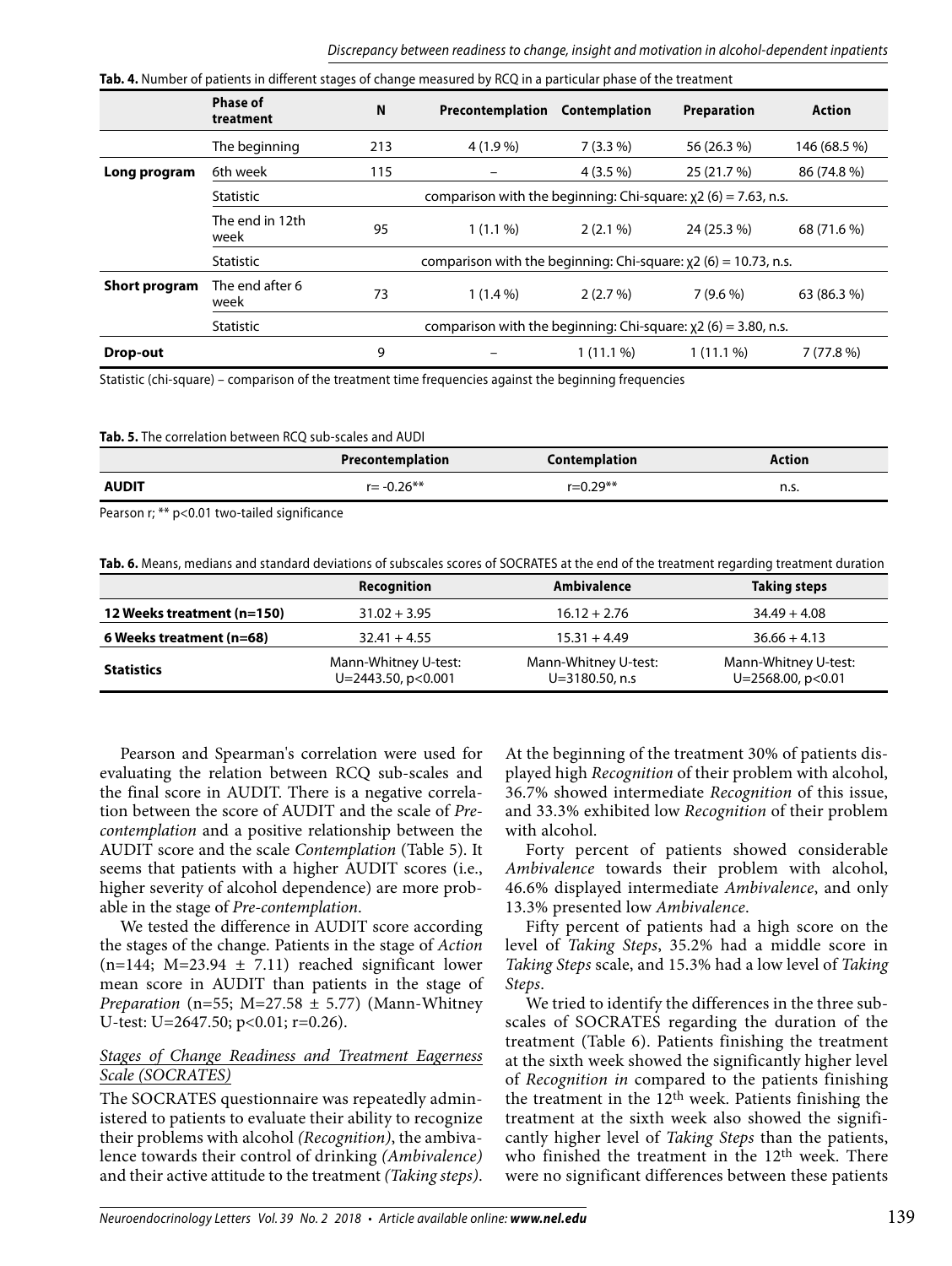|  |  | Slepecky, Stanislav, Martinove, Kotianova, Kotian, Chupacova, Ryniak, Betkovka Korpala, Zatkova, Latalova, Prasko |  |  |  |
|--|--|-------------------------------------------------------------------------------------------------------------------|--|--|--|
|  |  |                                                                                                                   |  |  |  |

|              | <b>ab. 7.</b> The relation between SOCRATES the RCQ sub-scales and AUDIT |               |               |              |  |  |  |  |  |  |
|--------------|--------------------------------------------------------------------------|---------------|---------------|--------------|--|--|--|--|--|--|
|              | Precontemplation                                                         | Contemplation | Action        | <b>AUDIT</b> |  |  |  |  |  |  |
| Recognition  | $r = -0.42**$                                                            | $r = 0.45**$  | $r = 0.18***$ | $r = 0.37**$ |  |  |  |  |  |  |
| Ambivalence  | $r = -0.19**$                                                            | $r = 0.40**$  | $r = 0.18*$   | $r = 0.14*$  |  |  |  |  |  |  |
| Taking steps | n.s.                                                                     | $r = 0.30**$  | $r = 0.54**$  | n.s.         |  |  |  |  |  |  |

**Tab. 7.** The relation between SOCRATES the RCQ sub-scales and AUDIT

r=Pearson r \*sig<0.05; \*\*-sig.<0.01 two-tailed significance level

in the degree of *Ambivalence* according to the duration of therapy (Mann-Whitney U-test: U=3180,50, n.s.).

In next step, we tried to find the relations between SOCRATES questionnaire, the RCQ sub-scales, and AUDIT questionnaire. The results showed significant negative correlations between *Precontemplation* stage of change (not ready to change) and *Recognition* of the problem and *Ambivalence*. *Contemplation* (getting willing to change) correlated positively with Recognition of the problem, *Ambivalence* and *Taking Steps*. Stage of *Action* correlated positively with *Recognition* of the problem, *Ambivalence* and *Taking Steps*. The score of AUDIT (severity of alcohol dependence) correlated positively with recognition and ambivalence.

## **DISCUSSION**

According to the results, there were mostly middle-aged patients, predominantly men, half of them were unemployed, only third had a stable job, and just over a third of them were married. It is corresponding with Evren *et al.* (2006) findings. The unemployment rate may reflect the social impacts of alcohol dependence because the unemployment range is between 6% to 11% of the general population of studied countries at that time. The high level of unemployment was also found in another Slovak study of hospitalized alcohol-dependent patients (Benkovic *et al.* 2012), which found that 58.2% of them were unemployed. Interestingly, the rate of divorced patients is almost the same as in the general population (37%) in Slovakia (Podmanicky & Podmanicka, 2013).

Comorbidity with other psychiatric disorders is relatively common, especially with tobacco dependence. The high comorbidity with tobacco dependency was also published by Benkovic *et al.* (2012). The most of the major diagnosis like depression, schizophrenia, and anxiety disorders were lower in our sample than was described in the six-months Slovakian prevalence study (Heretik *et al.* 2013). The rates of comorbidity in inpatients with alcohol dependence in Slovakia, published by Benkovic *et al.* (2012) was more close to our data.

The research was focused on the addiction symptoms of patients when were entered to the treatment. Most patients (3/4) scored at the level of alcohol dependence in the AUDIT questionnaire. The single patients had significantly higher AUDIT results than married or divorced ones. It can be interpreted that alcohol driven behavior is more frequent or riskier in singles, who are probably less controled by significant others, and on the other hand, drinking is more important part of their way of life. Originally we expected that unemployment would increase the severity of addiction. However, there is no difference between the results of the AUDIT between the unemployed and the employed patients.

Most patients coming to the treatment declared the high readiness for change. According to RCQ data, the vast majority of them were in the stage of *Action* (i.e., they have a plan and make changes accordingly). It is corresponding to the outcome of other studies (Kim *et al.* 2007, Le Berre *et al.* 2012). High level of declared readiness to change may have various explanations. The first may be an effort to meet the anticipated wishes of the therapists or want to fulfill other social pressures (consciously or unconsciously). The second explanation can be a "Syndrome of false hope" (Polivy 2001). According to this syndrome, self-change efforts (coming to the treatment) provide strong initial rewards. Feelings of control and optimism frequently accompany the early stages of self-modification efforts. Also, unrealistic expectations regarding the speed, ease, possible degree of change, and supposed benefits of changing may overcome the knowledge of one's prior failures. Further research is needed to confirm this interpretation.

The outcomes of our study also show the patients in *Action* stage deny that the abuse of alcohol is a serious problem for them in SOCRATES questionary. Paradoxically, patients expressed a particularly high readiness to change, but the relatively small insight of the harm of alcohol in their life. We suppose that this high level of readiness to change can reflect the situation in which they have already finished the painful process of decision-making.

Interestingly, the patients who were treated in the short program (6 weeks) showed more readiness for change than patients in the long program (12 weeks) at the end of the treatment. We do not know the exact explanation of this fact, and we can only speculate that the shorter treatment for some patients is more motivational to change. The short program only was provided in Poland, so we suppose that patients are coming to the treatment there are more motivated for inpatient treatment.

Patients in the stage of *Action* showed lower scores in the AUDIT than patients in the stage of *Preparation*. This result shows that people abuse alcohol less are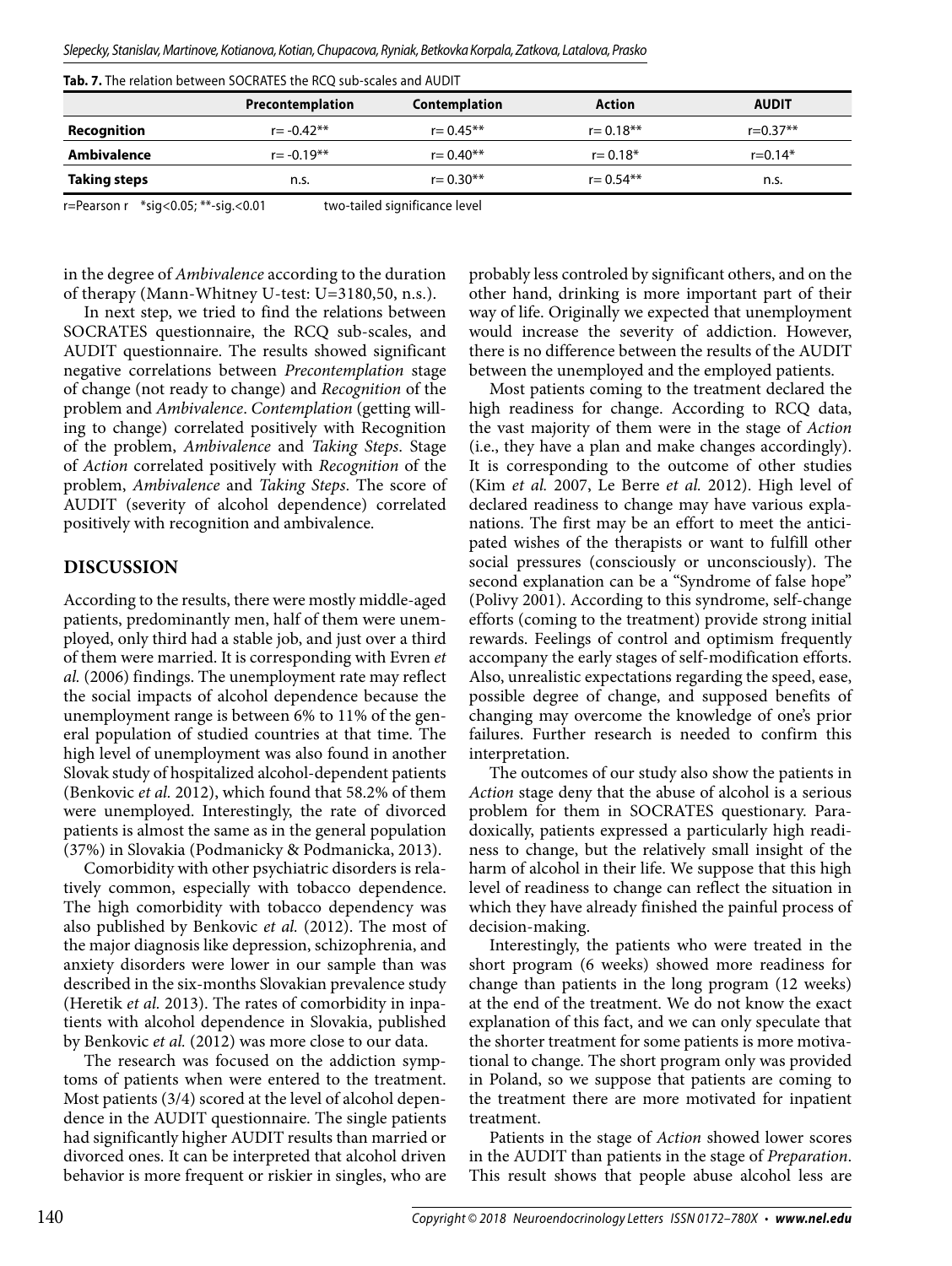more prepared for change. Patient in *Precontemplation* stage of change (not ready to change) is characterized by significantly lower *Recognition* of the problem and *Ambivalence*. In the stage of *Contemplation* (getting willing to change) they are more able to *Recognize* the problem, be more *Ambivalent* and are prone to *Taking Steps* to solve it. Stage of *Action* is characterized with *Recognition* of the abuse problem, *Ambivalence*, and tendency to *Taking Steps*. The severity of alcohol dependence correlated with *Recognition* and *Ambivalence*.

Patients in the stage of action showed lower scores in the AUDIT than patients in the stage of *Preparation*. This result shows that people abuse alcohol less are more prepared for change.

At the beginning of the treatment, there was no difference in *Recognition*, *Ambivalence* or *Taking Steps* according to the marital status. However, after the treatment, there was the difference in *Ambivalence* and *Taking Steps* according to the marital status; *Ambivalence* is lower in the single patients, and *Taking Steps* is higher in the married group. Post-hoc analysis of time changes in sub-groups was shown an increase of *Taking Steps* in the married group. It could be interpreted that married patients are motivated to the treatment more because of the higher responsibility to the family or due to family pressure. It could be the theme for subsequent studies.

The results of the six weeks treatment appear to be slightly better than 12 weeks program. The cost difference is substantial. The reason for this unexpected outcome is unknown and need additional investigation.

## *Limitations of the study*

The main limitation of this study is the fact that AUDIT, RCQ, and SOCRATES were not standardized in Slovakia, Czech Republic nor Poland (expect AUDIT in Poland). It is also questionable whether RCQ is appropriate for the differentiation of change stages in various phases of treatment. Another limitation is using mainly the subjective questionnaires.

The research group was from three different countries, with slightly different treatment approach and the length of the treatment.

# **CONCLUSION**

One of the most important research questions was in which stage of change patients at the beginning of the treatment are. The results show that majority of patients find themselves on the stage of *Action* or *Preparation*. The research was also focused on the severity of addiction in the initial phase of treatment. Contrary to the low proportion of patients with high *Recognition* of alcohol problems, these results suggest that there was a significant population of highly dependent patients with low *Recognition* of their alcohol problems. We emphasize that a motivational interview should be an effective intervention for them.

Future research could be more focus on the "False hope syndrome" and should be more directed to examine whether the level of recognition of alcohol problems predict treatment outcome.

### REFERENCES

- 1 Allen JP, Litten RZ, Fertig JB, Babor T (1997). A review of research on the Alcohol Use Disorders Identification Test (AUDIT). Alcoholism: Clinical and Experimental Research **21**(4): 613–619.
- 2 Benkovič J, Mišurdova J, Grossmann J (2012). Niektoré typy závislosti a ich najčastejšie psychické komorbidné poruchy. In Slovak language [Some types of addictions and their most commonly comorbid psychiatric disorders.] Psychiatria pre prax. **13**(1): 21–24.
- 3 Bertholet N, Cheng MD, Palfai TP, Samet JH, Saitz R (2009). Does readiness to change predict subsequent alcohol consumption in medical inpatients with unhealthy alcohol use? Addictive Behaviors. **34**: 636–640.
- 4 Cherpitel CJ, Ye Y, Moskalewicz J, Swiatkiewicz G. (2005). Screening for alcohol problems in two emergency service samples in Poland: Comparison of the RAPS4, CAGE, and AUDIT. Drug and Alcohol Dependence. **80**: 201–207.
- 5 Davidson R (1992). Prochaska and DiClemente's model of change: a case study? British Journal of Addiction. **87**: 821–822.
- Davidson R (1998). The Transtheoretical Model: a critical overview. In W.R. Miller & N. Heather (Eds.), Treating addictive behaviors (2nd ed., pp. 25-38). New York: Plenum.
- 7 De Meneses-Gaya C, Zuardi WA, Loureiro SR, Crippa SAJ (2009). Alcohol Use Disorders Identifcation Test (AUDIT): An updated systematic review of psychometric properties. Psychology & Neuroscience. **2**(1): 83–97.
- 8 Deci EL, Ryan RM (1987). Support of autonomy and the control of behavior. Journal of Personality and Social Psychology. **53**: 1024–1037.
- 9 DeLeon G, Melnick G, Kressel D (1997). Motivation and readiness for therapeutic community treatment among cocaine and other drug abusers. American Journal of Drug & Alcohol Abuse **23**: 169–189.
- 10 DiClemente CC, Schlundt D, Gemmell L (2004). Readiness and stages of change in addiction treatment. American Journal on Addictions. **13**: 103–119.
- 11 DiClemente CC, Scott CW (1997). Stage of change: Interaction with treatment compliance and involvement. In: Onken LS, Blaine JD, Boren JJ (eds): Beyond the Therapeutic Alliance Keeping the Drug-Dependent Individual in Treatment. Rockville, MD: National Institute on Drug Abuse. NIDA Research Monograph No.**165**: 131–156.
- 12 Evren C, Can S, Evren B, Saatcioglu O, Cakmak D (2006). Lifetime posttraumatic stress disorder in Turkish alcohol-dependent inpatients: relationship with depression, anxiety, and erectile dysfunction. Psychiatry Clin Neurosci. **60**(1): 77–84.
- 13 European Medicines Agency (2002). Guideline For Good Clinical Practice ICH. Harmonised Tripartite Guideline. 59p. (http://www. edctp.org/fileadmin/documents/EMEA\_ICH-GCP\_Guidelines\_ July\_2002.pdf)
- 14 Heather N, Gold R, Rollnick S (1991). Technical Report 15. Kensington, Australia: National Drug and Alcohol Research Centre, University of New South Wales; Readiness to change questionnaire: User's manual.
- 15 Heather N, Rollnick S, Bell A (1993). Predictive validity of the readiness to change questionnaire. Addiction. **88**: 1667–1677.
- 16 Heretik A, Pecenak J, Heretik A jr, Ritomsky A (2013). 10 rokov epidemiologickeho vyskumu psychickych poruch na Slovensku (studie EPIx). Psychiatria-Psychoterapia-psychosomatika, **20**(3): 25–28.
- 17 Huebner RB, Tonigan JS (2007). The search for mechanisms of behavior change in evidence-based behavioral treatments for alcohol use disorders: Overview. Alcoholism: Clinical and Experimental Research.**31**(3): 1–3.